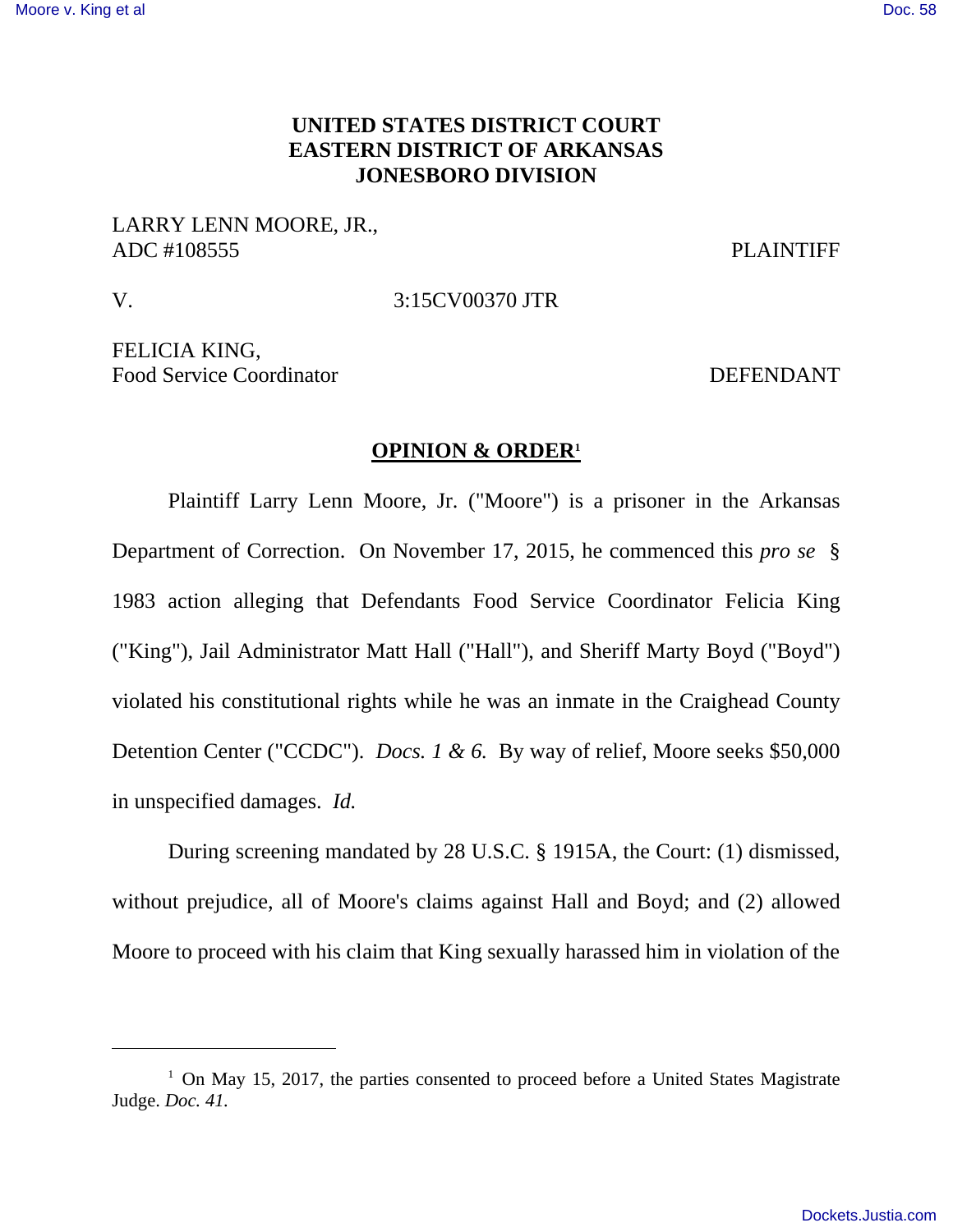Eighth Amendment.<sup>2</sup> *Docs. 8 & 14*. The Court has now appointed counsel to represent Moore and King, and set the case for a Non-Jury trial in Jonesboro, Arkansas on January 22, 2018. *Docs. 35 & 47.* 

King has filed a Motion for Summary Judgment on the sexual harassment claim, along with a supporting Statement of Undisputed Facts and Brief. *Docs. 50 & 51.* Moore has filed a Response, a Brief in Support, and a Statement of Disputed Facts. *Docs. 52, 53, & 54.* King has filed a Reply. *Doc. 55.* Thus, the issues are fully joined and ripe for resolution.

## **I. Relevant Facts**

The facts, $3$  viewed in the light most favorable to Moore, $4$  are as follows:

1. In August of 2015, jail administrators assigned Moore to work in the

CCDC kitchen as a cook, which Moore characterizes as a "beneficial trusty

-

<sup>2</sup> The parties *agree* that, "at all relevant times, Moore was an inmate" at the CCDC. *Doc. 54 at 1.* Thus, his sexual harassment falls under the Eighth Amendment, rather than the Fourteenth Amendment that applies to pretrial detainees. *See LeMaster v. Perdomo*, No. 05CV4088, 2005 WL 2372150 at \*2 (W.D. Mo. Sept. 27, 2005) (unpublished opinion).

<sup>&</sup>lt;sup>3</sup> Unless otherwise stated, the facts are taken from the Complaint, Amended Complaint, and Answer, all of which were filed *pro se. Docs. 1, 6, & 33.* Counsel for both parties has stipulated, pursuant to Fed. R. Civ. P.  $56(c)(1)(A)$ , that these pleadings may be "treated as verified declarations or affidavits" for summary judgment purposes. *Doc. 53 at 2.*

<sup>4</sup> Summary judgment is appropriate when the record, viewed in a light most favorable to the nonmoving party, demonstrates that there is no genuine dispute as to any material fact and the moving party is entitled to judgment as a matter of law. *See* Fed.R.Civ. P. 56(a); *Celotex Corp. v. Catrett,* 477 U.S. 317, 322-23 (1986); *Anderson v. Liberty Lobby Inc.,* 477 U.S. 242, 249-50 (1986). The moving party bears the initial burden of demonstrating the absence of a genuine dispute of material fact. *Celotex,* 477 U.S. at 323. Thereafter, the nonmoving party must present specific facts demonstrating that there is a material dispute for trial. *See* Fed R. Civ. P. 56(c); *Torgerson v. City of Rochester,* 643 F.3d 1031, 1042 (8th Cir. 2011).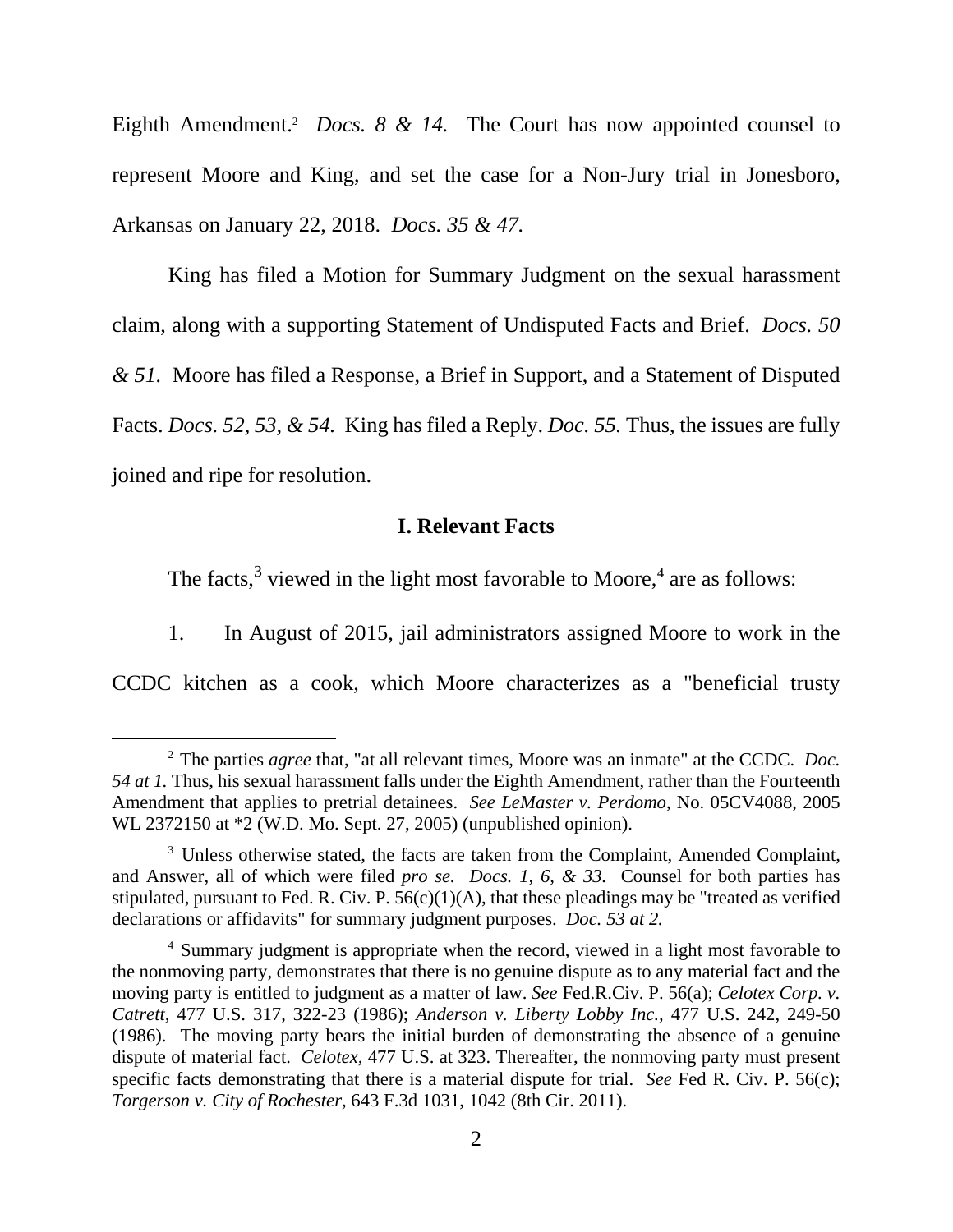position." *Doc. 6 at 3.*

 2. Moore was supervised in the CCDC kitchen by King, who was the Food Service Coordinator. Her duties included preparing and serving meals, as well as "oversee[ing] all general kitchen operations." *Doc. 51, Ex. 2 at 2*. King was employed by Tiger Correctional Services, Inc., a private company that had an "exclusive" contractual agreement to provide food services to inmates at the CCDC. *Doc. 51, Ex. 1 at 1.* 

3. While working in the CCDC kitchen, King "coerced" Moore into having a sexual relationship with her by giving him Xanax and threatening to fire him from his position as a cook. *Doc. 6 at 2-3.* 

 4. Moore admits that he "fell in love" with King and that "things started getting serious." *Doc. 1 at 4.*

 5. However, sometime in November of 2015, Moore decided to "distance himself" from King because he "was afraid of getting in trouble." *Id.*

 6. On or about November 5, 2015, Moore ended his sexual relationship with King. *Doc. 6 at 2.* Later that day, Moore "was terminated by King from his position in the Jail's kitchen." *Doc. 54 at 2.* Moore immediately told Officer Peaster and Jail Administrator Hall that King fired him because he ended his sexual relationship with her and that she had given him Xanax to entice him into having sexual relations. *Doc. 6.* Officer Peaster gave Moore a drug test, which confirmed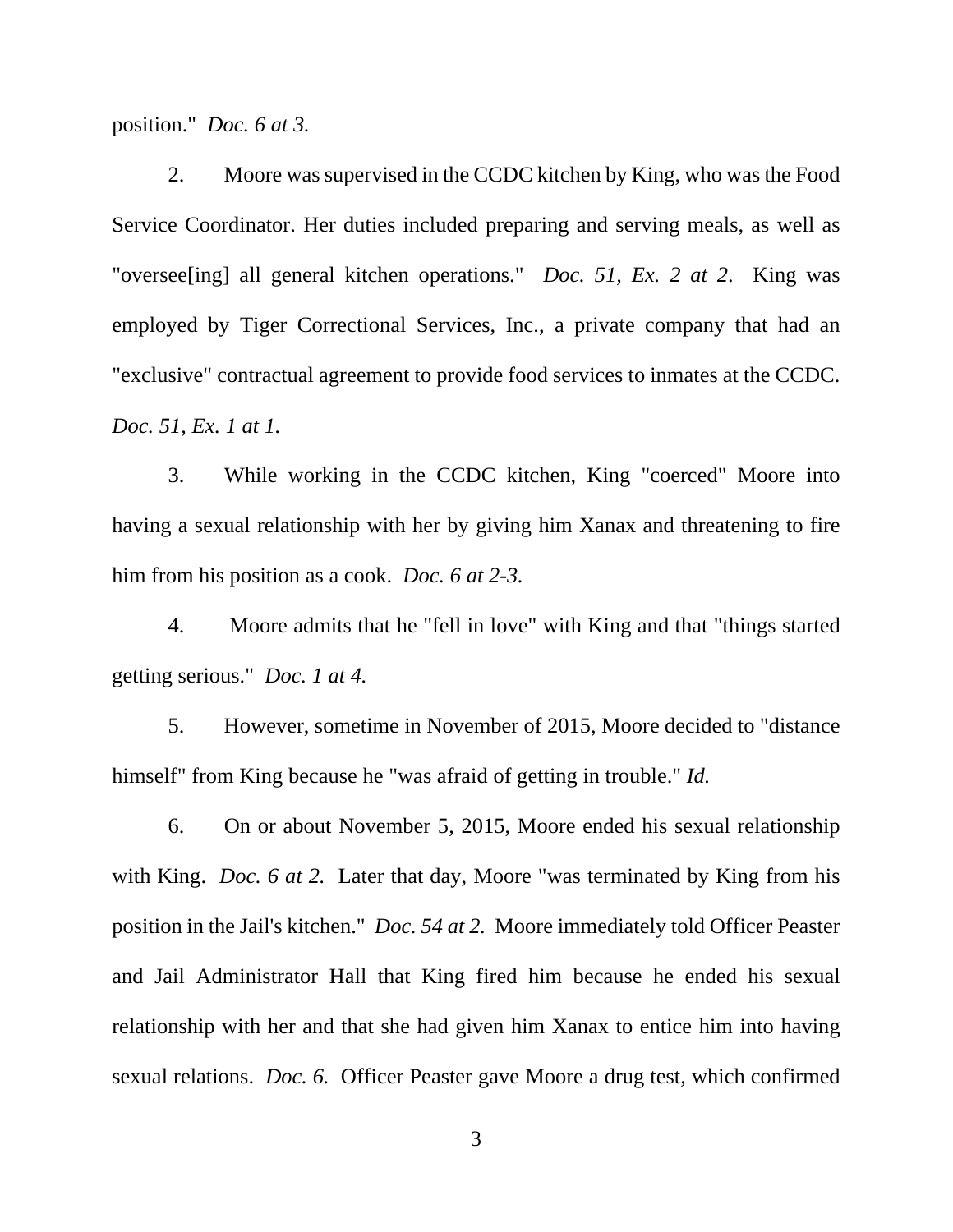that he had recently taken Xanax. *Id.* Hall then began a "C.I.D." investigation, which ultimately resulted in King's termination. *Id.* 

## **II. Discussion**

 King argues that she is entitled to summary judgment because: (1) she was not acting under color of state law; and (2) the facts, viewed in the light most favorable to Moore, do not establish a constitutional violation.<sup>5</sup> *Doc. 51.* For the reasons explained below, both of those arguments are without merit.

#### **A. Color of State Law**

-

A § 1983 action can only be filed against a state actor, such as an employee of a state or local government, or a person acting under "color of state law." See 42 U.S.C. § 1983; *Scheeler v. City of St. Cloud, Minn.*, 402 F.3d 826, 830 (8th Cir. 2005). The parties agree that King was not a "state actor," because she was not

<sup>&</sup>lt;sup>5</sup> King *strongly denies* having a sexual relationship with Moore. King alleges that, when she was in the CCDC stock room on an unspecified date, Moore approached her from behind and put his arms around her waist. *Doc. 33 at 1.* King claims she "immediately let Moore know that behavior was not accepted and would not be tolerated." *Id.* King alleges that, sometime later (presumably on November 5, 2015), she was sitting in her office when she "heard a sound" and saw Moore "standing inside the bathroom with his penis outside his pants." *Id.* King "immediately turn[ed] facing my computer and finished my work." *Id.* After the inmates left the kitchen, King "called an officer and told him that I no longer wanted inmate Moore in the kitchen, that *he was fired*, and to send a replacement." *Id*. (emphasis added).

Thus, the parties *hotly dispute* the relevant facts giving rise to the alleged constitutional violation. Under King's version of the facts, she is entitled to summary judgment because Moore's constitutional rights were not violated. However, Moore disputes those facts and offers a different version of events that, *if* accepted as true, would entitle him to prevail on his § 1983 sexual harassment claim. Obviously, to resolve this constitutional question, the Court must make numerous findings of fact, something it is prohibited from doing under Rule 56 of the Federal Rules of Civil Procedure.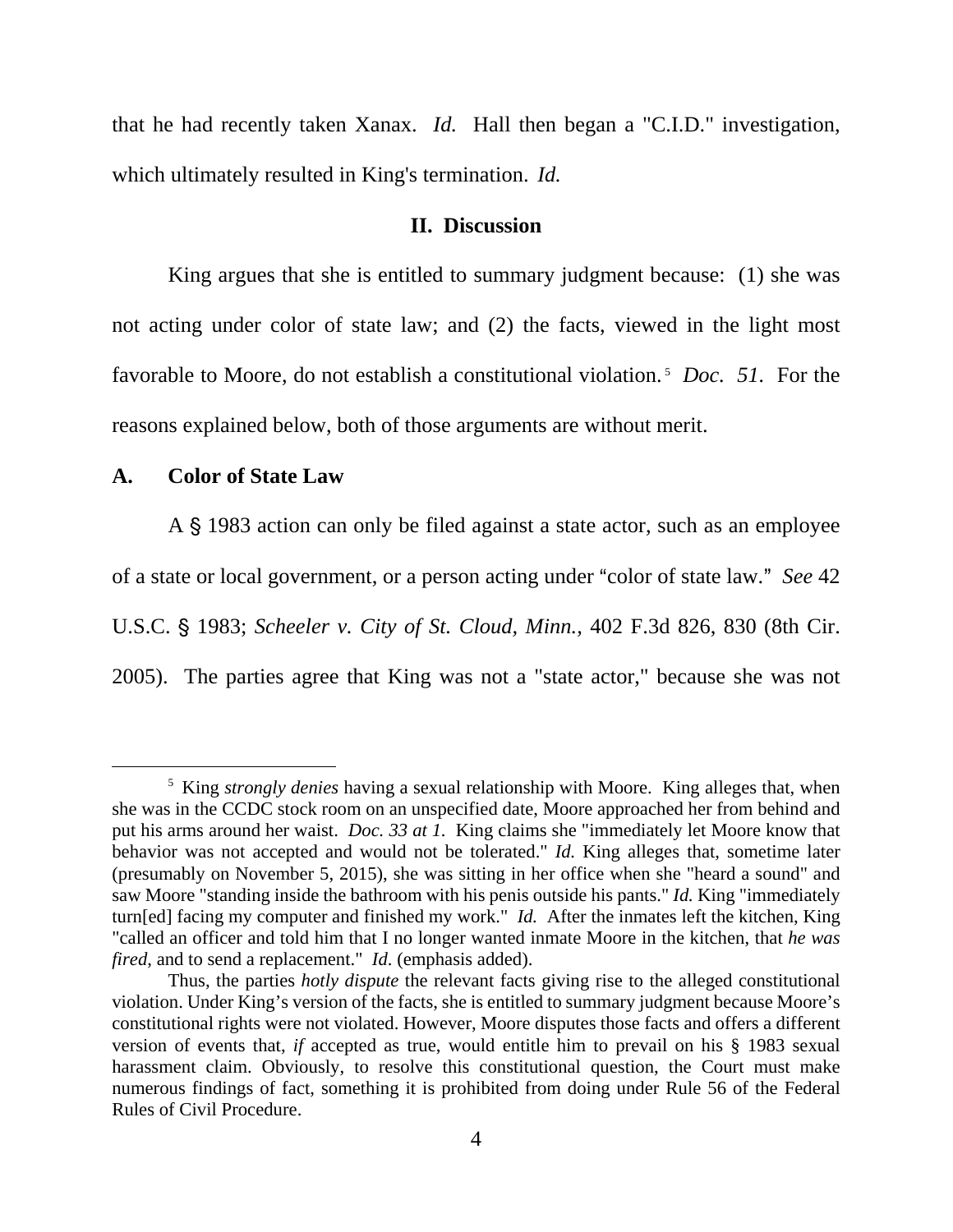employed by Craighead County. However, they disagree as to whether King was acting under "color of state law."

 A private party acts under color of state law, and thus may be sued under § 1983, when she "performs a function traditionally exclusively reserved for the state." *Reasonover v. St. Louis Cnty., Mo*., 447 F.3d 569, 584 (8th Cir. 2006) (quoting *Jackson v. Metro. Edison Co.,* 419 U.S. 345, 352 (1974)). In *West v. Atkins,* 487 U.S. 42, 56 (1988), the Court concluded that a private physician acted under color of state law when he contractually agreed to provide medical care to state prisoners. The Court supported its decision by noting that:

The State bore an *affirmative obligation* to provide adequate medical care to West; the State *delegated that function* to respondent Atkins; and respondent *voluntarily assumed* that obligation by contract.

*Id.* (emphasis added).

 As in *West*, it is undisputed that the CCDC had an "affirmative obligation" to provide food services to the detainees and prisoners in its custody. The parties agree that CCDC "delegated" that function to Tiger Correctional Services, Inc., which was contractually obligated to provide food services at that facility. *Doc. 51, Ex. 1.* King was employed by Tiger Correctional Services, Inc., as its Food Service Coordinator at the CCDC. In that position, King had the authority to "oversee general kitchen operations." *Doc. 51, Ex. 2 at 2.* By acting in this capacity, King was performing a "function traditionally exclusively reserved for the states." *Reasonover,* 447 F.3d at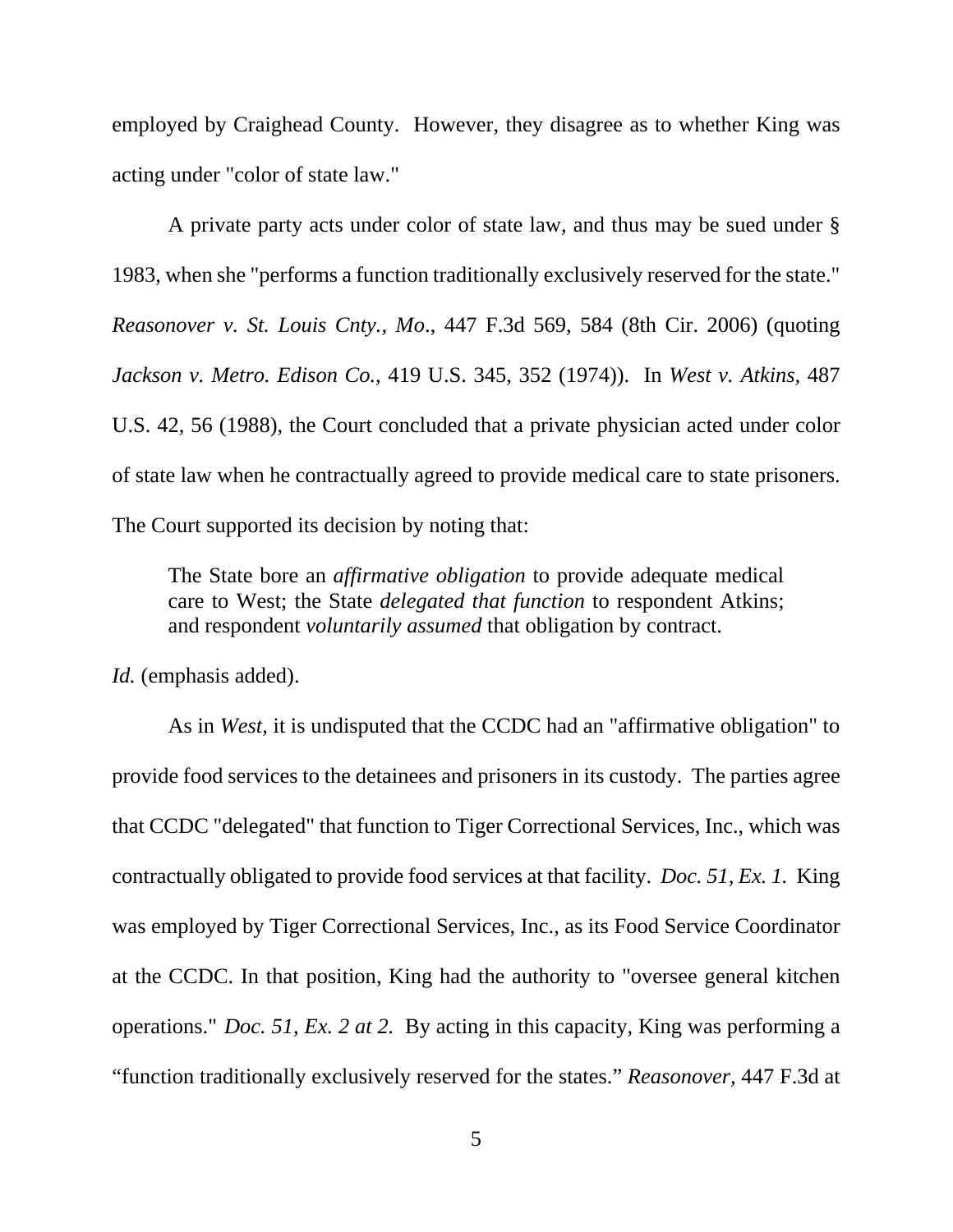584. Thus, as a matter of law, King was acting under color of state law in overseeing the general operations of the CCDC kitchen.

 King argues that she was not acting under color of state law because she had no custodial or supervisory control over Moore. That argument was squarely rejected by the Court in *West:* "*custodial and supervisory functions are irrelevant to the assessment [of] whether the particular action challenged was performed under color of state law*."<sup>6</sup> *West,* 487 U.S. at 53 (emphasis added).

 Trial courts in the Eighth Circuit have also consistently "found that contracted food service providers at correctional facilities are government actors for purposes of § 1983 liability because the food service provider has assumed the state's constitutional obligation to provide a nutritionally adequate diet to inmates."<sup>7</sup>

-

<sup>6</sup> In *West,* the private doctor did *not* have any custodial or supervisory control over the prisoner he treated. Nevertheless, the Court concluded that he was acting under color of state law because he was carrying out the State's affirmative obligation to provide medical care to inmates in its custody.

<sup>7</sup> King cites *Strope v. McKune*, No. 04-3204, 2009 WL 504699 (D. Kan. Feb. 27, 2009) (unpublished decision), to support her argument that she was not acting under color of state law. However, in *Strope,* the Court dismissed a prisoner's § 1983 claims against a food service director because he "had *no personal involvement* in any of the incidents or decisions *Strope* targets in this action." *Id. at \*2* (emphasis added)*.*

King also cites two cases holding that supervisors in prison work release programs were not acting under color of state law when they allegedly terminated prisoners from their discretionary work release jobs in mining and manufacturing plants. *See King v. Hilgert,* No. 4:13CV3061, 2015 WL 1119451 (D. Neb. Mar. 11, 2015) (unpublished opinion); *Harper v. Bellew,* No. 4:10CV04063, 2010 WL 6609928 (W.D. Ark. Sept. 20, 2010) (unpublished opinion). However, both of those cases are clearly distinguishable because mining and manufacturing are *not* functions "traditionally exclusively reserved for the states," and the state does *not* have an "affirmative obligation" to provide work to prisoners.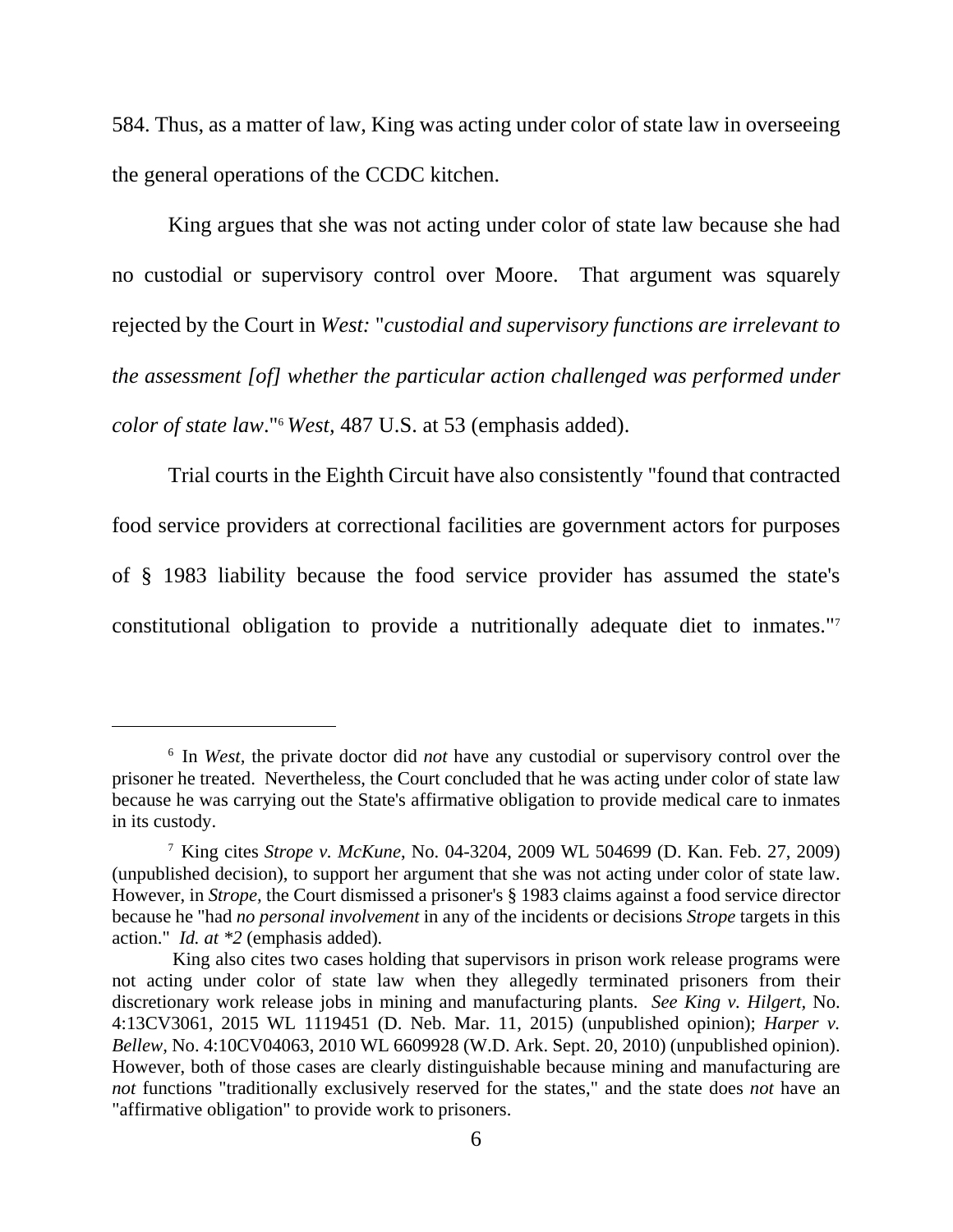*Jenkins v. Stutsman Cnty. Corr. Ctr. Com'r Chairman,* No. 3:13CV00067, 2015 WL 1458158 at \*6 (D.N.D. Mar. 30, 2015) (unpublished opinion) (holding that an employee of a private company that contractually agreed to provide food services to a county jail was acting under color of state law); *Whitney v. Morse*, No. 5:14CV5028, 2014 WL 7339140 (W.D. Ark. Dec. 23, 2014) (unpublished opinion) (same); *Mozden v. Helder,* No. 5:13CV05160, 2014 WL 2986711 (W.D. Ark. July 2, 2014) (unpublished opinion) (same).

 Because King clearly was "acting under color of state law" while she worked in the CCDC kitchen, her first ground for summary judgment is without merit.

### **B. Constitutional Violation**

A claim for relief under  $\S$  1983 must be premised on a deprivation of right secured by the federal Constitution or laws of the United States. *See* 42 U.S.C. ' 1983; *Gatlin ex rel. Estate of Gatlin v. Green*, 362 F.3d 1089, 1093 (8th Cir. 2004). King argues that Moore's § 1983 claim fails because he did not have a constitutional right to work in the CCDC kitchen. *See Lomholt v. Holder*, 287 F.3d 683, 684 (8th Cir. 2002); *Wishon v. Gammon,* 978 F.3d 446, 450 (8th Cir. 1992).

King's argument misconstrues the constitutional basis for Moore's claim. As explained during the screening process, Moore is alleging that King violated his Eighth Amendment right to be free from sexual harassment. In *Freitas v. Ault*, 109 F.3d 1335, 1338 (8th Cir. 1997), the Court recognized that: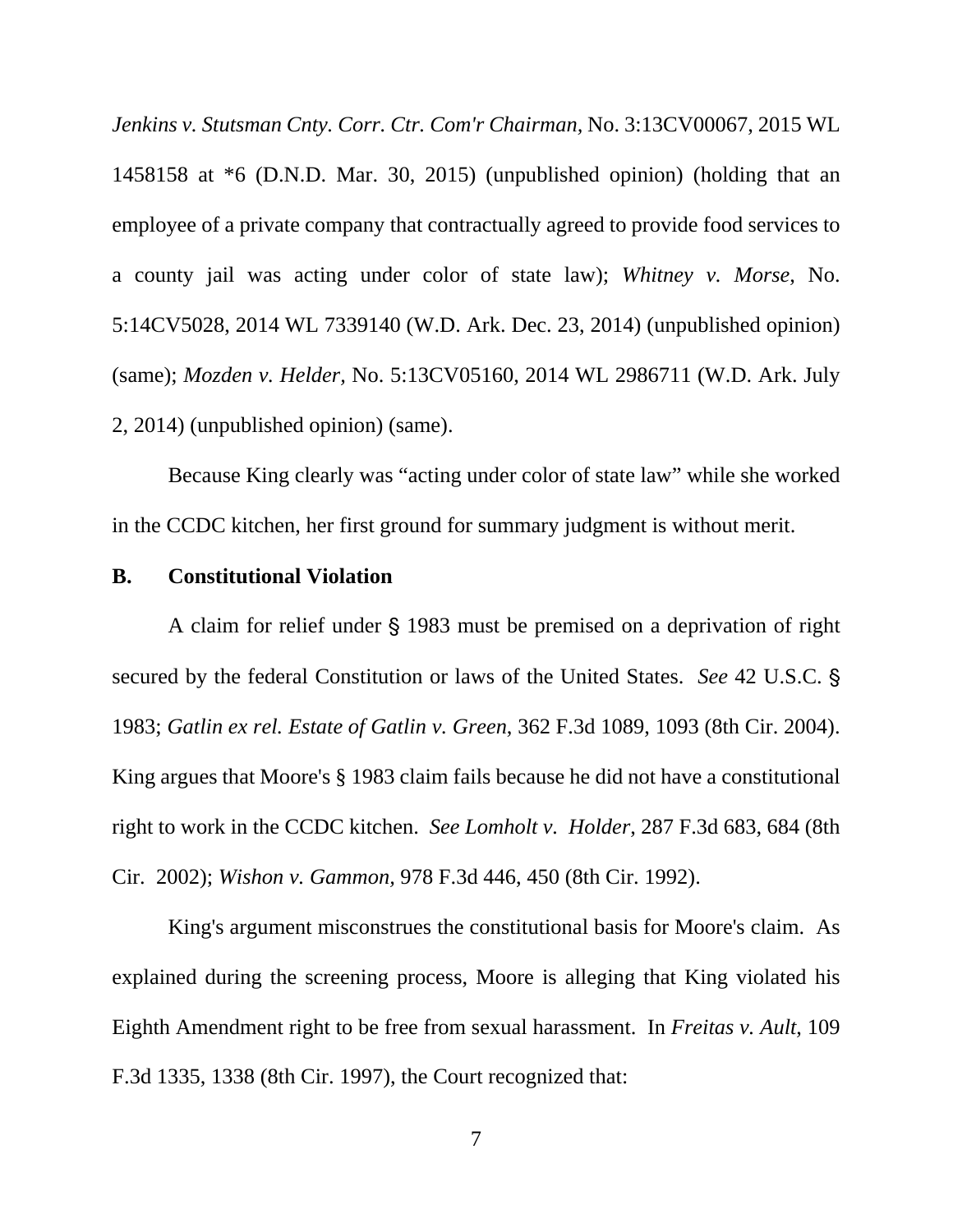[B]ecause the sexual harassment or abuse of an inmate by a corrections officer can never serve a legitimate penological purpose and may well result in severe physical and psychological harm, such abuse can, in certain circumstances, constitute the "unnecessary and wanton infliction of pain." To prevail on a constitutional claim of sexual harassment, an inmate must therefore prove, as an objective matter, that the alleged abuse or harassment caused "pain" and, as a subjective matter, that the officer in questions acted with a sufficiently culpable state of mind.

*Id.* (internal citations omitted).

 In *Freitas,* a male prisoner ("Mr. Freitas") engaged in a sexual relationship with a female guard ("Ms. Howard"), who was his work supervisor. *Id.* After several months, Mr. Freitas ended the relationship when he learned that Ms. Howard was seeing other men, and he reported her conduct to the warden. Mr. Freitas then filed a § 1983 claim for damages, alleging Ms. Howard violated his Eighth Amendment rights by sexually harassing him. The Eighth Circuit affirmed the dismissal of Mr. Freitas's sexual harassment claim because he failed to prove that his sexual relationship with Ms. Howard was involuntary:

The record contains no evidence, other than Mr. Freitas's *unsubstantiated assertions*, supporting his claim that he succumbed to Ms. Howard's advances because she was his boss and he feared the possible negative consequences of reporting her actions. In short, there is not much evidence suggesting that Ms. Howard put Mr. Freitas in a "no-win" situation, and, more to the point, there is ample evidence supporting the trial court's finding that their relationship was *consensual in the freest sense of the word*. Without deciding at what point unwelcome sexual advances become serious enough to constitute "pain," we hold that, at the very least, *welcome and voluntary sexual interactions, no matter how inappropriate, cannot as matter of law constitute "pain" as contemplated by the Eighth Amendment.*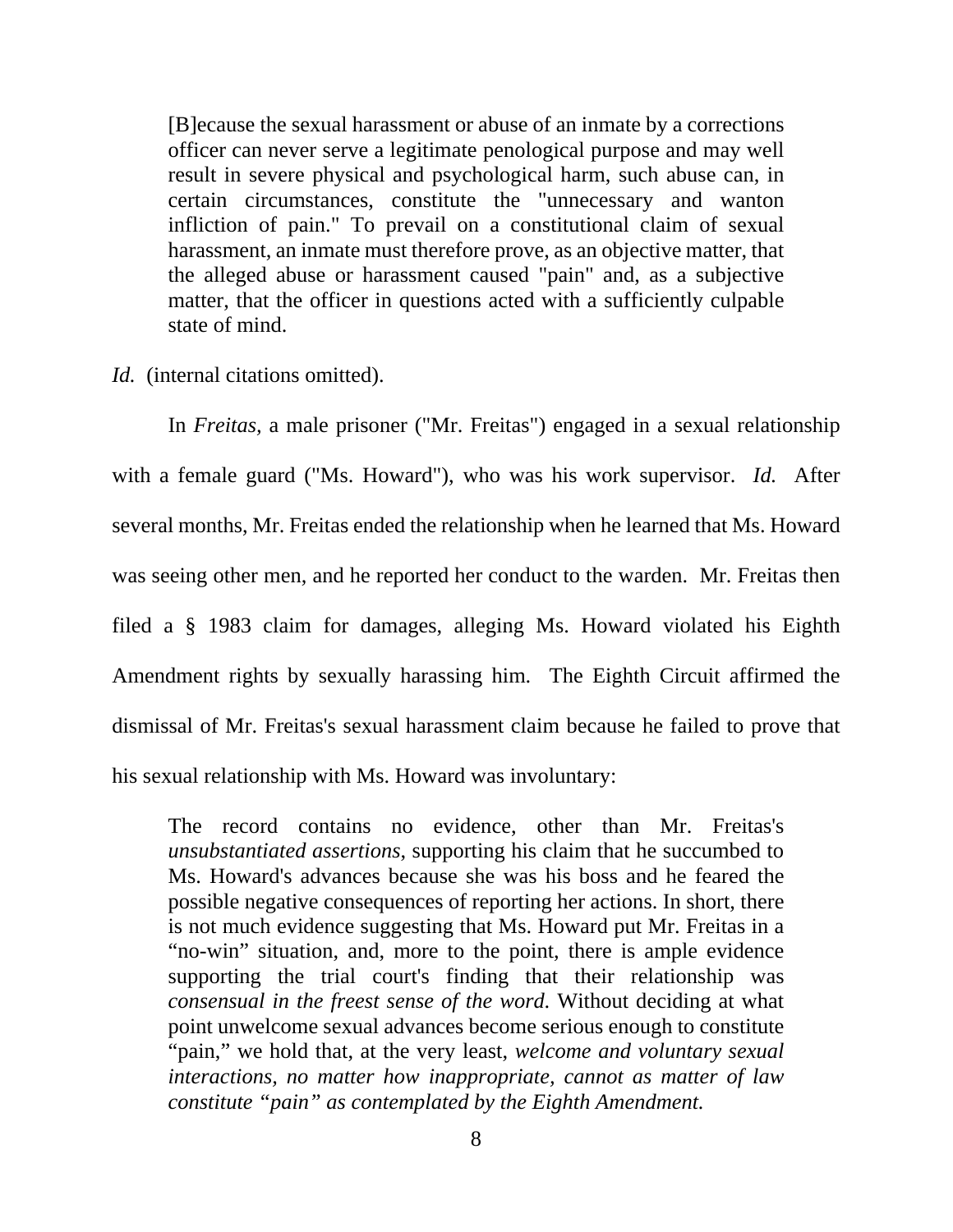*Id. at 1339* (emphasis added)*.* 8 

-

 Unlike in *Freitas*, Moore specifically alleges that King *coerced* him into a nonconsensual sexual relationship by giving him Xanax and threatening to terminate his "beneficial trusty position" as a cook in the CCDC kitchen. Depending on how the Court finds the facts, Moore's allegations of coercion may or may not be "unsubstantiated."<sup>9</sup> Moore contends that King fired him from his position as a cook on the same day he allegedly ended his relationship with her. He also contends that

<sup>&</sup>lt;sup>8</sup> In recent years, many federal courts have questioned whether, due to the "enormous" power imbalance," an inmate can voluntarily consent to engaging in sexual activity with a jail or prison employee. *See, e.g., Wood v. Beauclair,* 692 F.3d 1041, 1046-48 (9th Cir. 2012); *Graham v. Sheriff of Logan Cnty*., 741 F.3d 1118, 1124-26 (10th Cir. 2013); *Caskey v. S. Dakota State Penn.,* No*.* 4:14CV04010, 2015 WL 7345763 at \*21-22 (D.S.D. Sept. 29, 2015) (unpublished opinion). Similarly, many states have criminalized any sexual contact between inmates and prison staff, regardless of consent. *See, e.g.* Ark. Code. Ann. § 5-14-127(a)(2) (defining sexual assault in the fourth degree, which is a class D felony, as when a person "employed" by the ADC or a county jail "engages in sexual contact" with a prisoner or detainee); I.C.A. § 709.16 (providing that it is an "aggravated misdemeanor" in Iowa, which is where the *Freitas* case originated, for a prison "officer, employee, contractor, vendor, volunteer, or agent" to "engage in a sex act" with a prisoner).

While some federal courts and state legislatures have determined that prisoners and detainees cannot voluntarily consent to sexual activity with their captors, *Freitas* remains binding precedent as to § 1983 sexual harassment claims raised in the Eighth Circuit. *See Cotton-Schrichte v. Peate*, No. 07-4052, 2010 WL 5423737 at \*2 (W.D. Mo. Dec. 23, 2010) (unpublished opinion) (holding that, although the Missouri criminal law provided that all sexual acts between prisoners and prison staff were non-consensual, a prisoner still must prove non-consent in order to prevail on a § 1983 sexual harassment claim). Thus, Moore cannot prevail on his sexual harassment claim if the evidence at trial establishes that he engaged in "welcome and voluntary sexual interactions" with King. *See Freitas*, 103 F.3d. at 1339.

<sup>9</sup> King relies on *Muhammad* and *LeMaster,* two cases in which it was *undisputed* that the sexual relationships between inmates and prison workers were consensual. *See Muhammad v. Busboom*, No. 4:15CV3136, 2017 WL 788340 (D. Neb. Jan. 23, 2017) (unpublished decision); *LeMaster v. Perdomo*, No. 05CV4088, 2005 WL 2372150 (W.D. Mo. Sept. 27, 2005) (unpublished decision). After hearing all the hotly disputed evidence in this case, the Court may or may not make findings that bring this case within the holdings in *Muhammad* and *LeMaster.*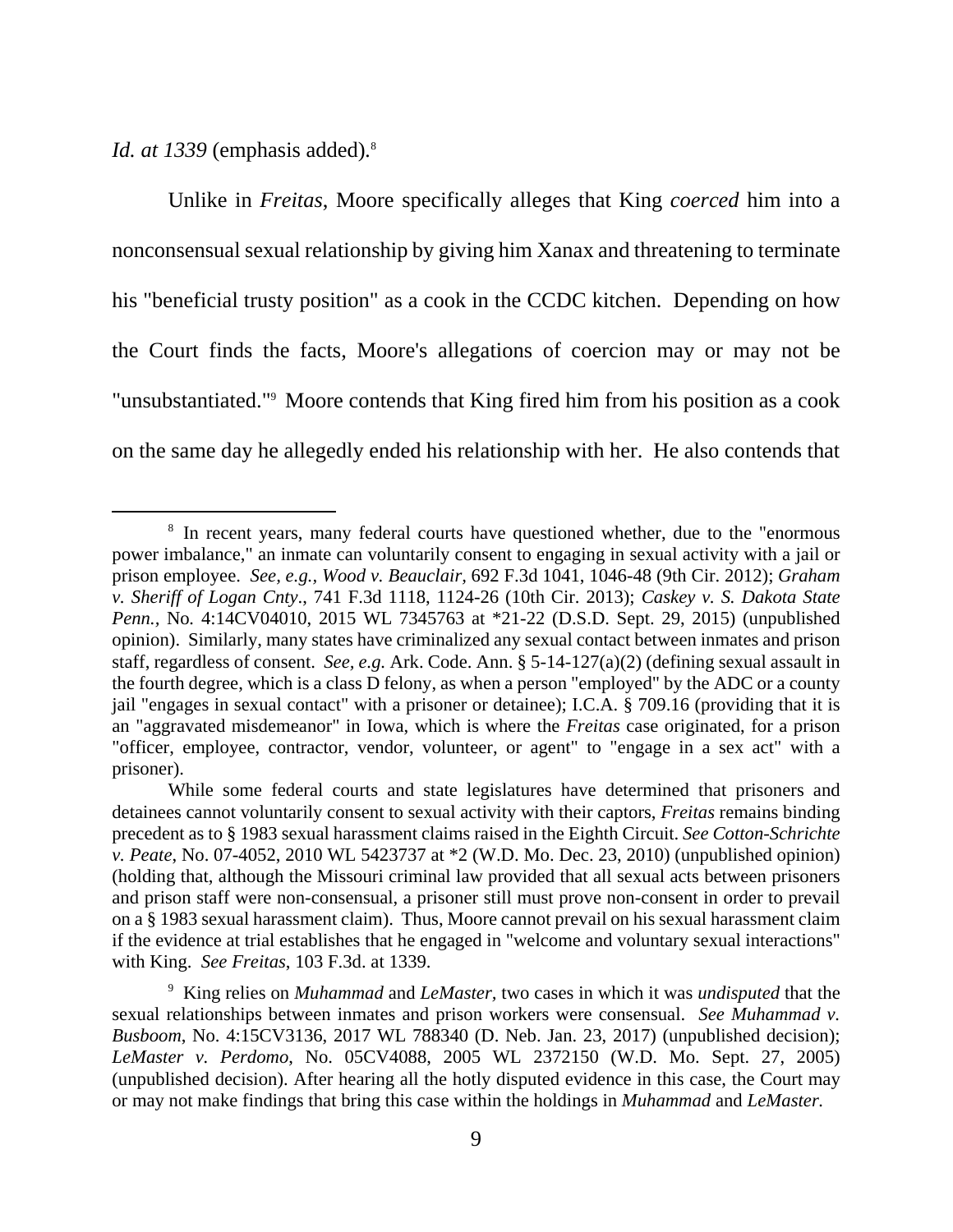he tested positive for Xanax, which King allegedly provided to entice him into engaging in sex with her. *If* the Court finds those facts to be true, it could establish a violation of Moore's Eighth Amendment right to be free from sexual harassment. *See Rogers v. City of Little Rock*, 152 F.3d 790, 797 (8th Cir. 1998) (holding, in a § 1983 action, that consent to sexual acts is involuntary if obtained by "mental coercion"); *Caskey v. S.D. State Penitentiary*, No. 4:14CV004010, 2015 WL 7345763 (D.S.D. Sept. 29, 2015) (unpublished opinion) (denying summary judgment where there was evidence that a prison guard coerced a prisoner into having sex by threatening to issue him a major disciplinary for not being at his work assignment and accessing an adult website); *Morgan v. Glen,* No. 6:12CV006098, 2014 WL 470745 (W.D. Ark. Feb. 6, 2014) (unpublished decision) (denying summary judgment where there was evidence that jailers used food and cigarettes to coerce prisoners into performing sexual acts); *Scott v. Mo. Dept. of Probation & Parole,* No. 1:07CV00082, 2009 WL 1811734 (E.D. Mo. June 25, 2009) (unpublished opinion) (denying summary judgment where there was evidence that a probation officer coerced a parolee into engaging in sexual acts by giving him alcohol and drugs, offering to "make his probation easier," and threatening to revoke his probation).

 Finally, King argues that Moore's sexual harassment claim fails, as a matter of law, because she did not terminate Moore from working in the CCDC kitchen,